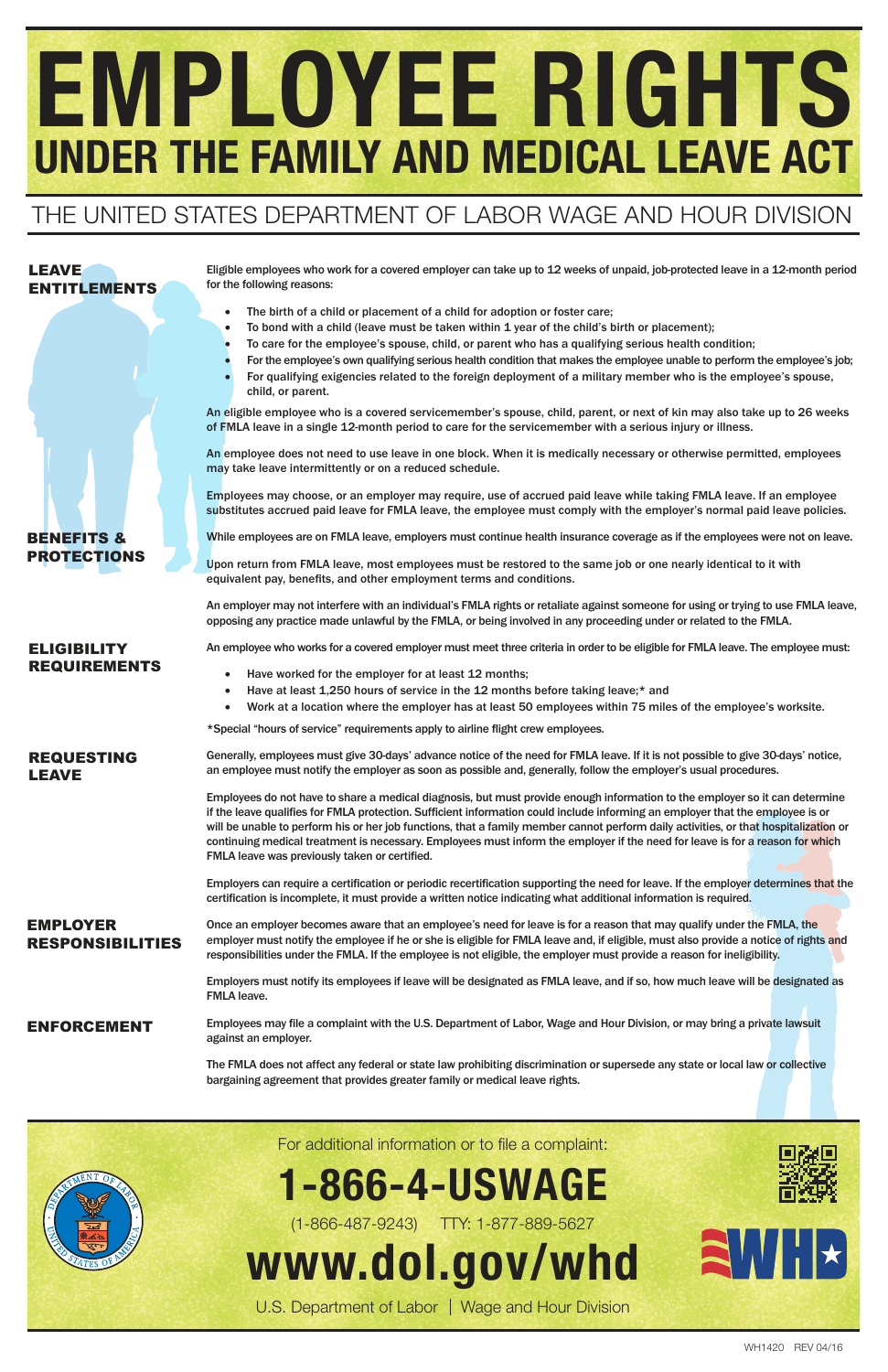## B U R E A U O F L A B O R A N D I N D U S T R I E S



**FAMILY LEAVE ACT** 

**The Oregon Family Leave Act (OFLA) requires employers of 25 or more employees to provide eligible workers with protected leave to care for themselves or family members in cases of death, illness, injury, childbirth, adoption and foster placement.** ORS 659A.150-659A.186

NOTICE TO EMPLOYERS AND EMPLOYEES

regon

Brad Avakian, Commissioner



## **When can an Employee take Family Leave?**

#### **Employees can take family leave for the following reasons:**

 **Parental Leave** during the year following the birth of a child or adoption or foster placement of a child under 18, or a child 18 or older if incapable of self-care because of a mental or physical disability. Parental leave includes leave to effectuate the legal process required for foster placement or adoption.

Who is Eligible? To be eligible for leave, workers must be employed for the 180 day calendar period immediately preceding the leave and have worked at least an average of 25 hours per week during the 180-day period.

- **Serious health condition leave** for the employee's own serious health condition, or to care for a spouse, same-gender domestic partner, custodial parent, non-custodial parent, adoptive parent, foster parent, biological parent, step parent, parent in law, parent of same-gender domestic partner, grandparent, grandchild, a person whom the employee is or was a relationship of in loco parentis, biological, adopted, foster or step child of an employee or the child of an employee's same-gender domestic partner.
- **Pregnancy disability leave** (a form of serious health condition leave) taken by a female employee for an incapacity related to pregnancy or childbirth, occurring before or after the birth of the child, or for prenatal care.
- **Sick child leave** taken to care for an employee's child with an illness or injury that requires home care but is not a serious health condition.
- **Bereavement leave** to deal with the death of a family member.
- **Oregon Military Family Leave** is taken by the spouse or same gender domestic partner of a service member who has been called to active duty or notified of an impending call to active duty or is on leave from active duty during a period of military conflict.

**Exception 1:** For parental leave, workers are eligible after being employed for 180 calendar days, without regard to the number of hours worked.

**Exception 2:** For Oregon Military Family Leave, workers are eligible if they have worked at least an average of 20 hours per week, without regard to the duration of employment.

**Exception 3:** For compensable Workers Compensation injuries, for certain Workers Compensation injuries involving denied and then accepted claims and for certain accepted claims involving more than one employer.

**Exception 4:** When an employee is caring for a family member with a serious health condition and the same family member dies, the employee need not requalify with the 25 hour per week average to be eligible for bereavement leave.

| <b>How much</b>                                               | $\bullet$                                                                                                                                                                                                                                                                                             | Employees are generally entitled to a maximum of 12 weeks of family leave within the employer's 12-month leave year.                                                                                                               |                                                                                                                                                                                                                                                           |  |  |  |
|---------------------------------------------------------------|-------------------------------------------------------------------------------------------------------------------------------------------------------------------------------------------------------------------------------------------------------------------------------------------------------|------------------------------------------------------------------------------------------------------------------------------------------------------------------------------------------------------------------------------------|-----------------------------------------------------------------------------------------------------------------------------------------------------------------------------------------------------------------------------------------------------------|--|--|--|
| Leave can an<br><b>Employee take?</b>                         | $\bullet$<br>qualifying OFLA purpose.                                                                                                                                                                                                                                                                 |                                                                                                                                                                                                                                    | A woman using pregnancy disability leave is entitled to 12 additional weeks of leave in the same leave year for any                                                                                                                                       |  |  |  |
|                                                               |                                                                                                                                                                                                                                                                                                       | A man or woman using a full 12 weeks of parental leave is entitled to take up to 12 additional weeks for the purpose of<br>sick child leave.                                                                                       |                                                                                                                                                                                                                                                           |  |  |  |
|                                                               |                                                                                                                                                                                                                                                                                                       | Employees are entitled to 2 weeks of bereavement leave to be taken within 60 days of the notice of the death of a covered<br>family member.                                                                                        |                                                                                                                                                                                                                                                           |  |  |  |
|                                                               | A spouse or same gender domestic partner of a service member is entitled to a total of 14 days of leave per deployment<br>after the military spouse has been notified of an impending call or order to active duty and before deployment and when<br>the military spouse is on leave from deployment. |                                                                                                                                                                                                                                    |                                                                                                                                                                                                                                                           |  |  |  |
| <b>What Notice is</b><br><b>Required?</b>                     | of starting a leave.                                                                                                                                                                                                                                                                                  |                                                                                                                                                                                                                                    | Employees may be required to give 30 days notice in advance of leave, unless the leave is taken for an emergency.<br>Employers may require that notice is given in writing. In an emergency, employees must give verbal notice within 24 hours            |  |  |  |
| <b>Is Family Leave</b><br>paid or unpaid?<br><b>Benefits?</b> | $\bullet$                                                                                                                                                                                                                                                                                             | Although Family Leave is unpaid, employees are entitled to use any accrued paid vacation, sick or other paid leave.<br>Employees are entitled to group health insurance benefits during family leave as if they continued working. |                                                                                                                                                                                                                                                           |  |  |  |
| How is an<br>Employee's job<br><b>Protected?</b>              |                                                                                                                                                                                                                                                                                                       | have been taken without regard to the employee's leave.                                                                                                                                                                            | Employers must return employees to their former jobs or to equivalent jobs if the former position no longer exists. However,<br>employees on OFLA leave are still subject to nondiscriminatory employment actions such as layoff or discipline that would |  |  |  |
| FOR ADDITIONAL INFORMATION:                                   |                                                                                                                                                                                                                                                                                                       |                                                                                                                                                                                                                                    | Employees who have been denied available                                                                                                                                                                                                                  |  |  |  |
| Employer Assistance971-673-0824                               |                                                                                                                                                                                                                                                                                                       | <b>BOLI</b>                                                                                                                                                                                                                        | leave, disciplined or retaliated against for                                                                                                                                                                                                              |  |  |  |
| Portland 971-673-0761<br>Eugene 541-686-7623                  |                                                                                                                                                                                                                                                                                                       | <b>Civil Rights Division</b><br>800 NE Oregon, #1045                                                                                                                                                                               | requesting or taking leave, or have been<br>denied reinstatement to the same or                                                                                                                                                                           |  |  |  |
| Salem 503-378-3292                                            |                                                                                                                                                                                                                                                                                                       | Portland, OR 97232                                                                                                                                                                                                                 | equivalent position when they returned                                                                                                                                                                                                                    |  |  |  |
| www.oregon.gov/BOLI                                           |                                                                                                                                                                                                                                                                                                       |                                                                                                                                                                                                                                    | from leave, may file a complaint with                                                                                                                                                                                                                     |  |  |  |
|                                                               |                                                                                                                                                                                                                                                                                                       | This is a summary of laws relating to Oregon Family Leave Act. It is                                                                                                                                                               | <b>BOLI's Civil Rights Division.</b>                                                                                                                                                                                                                      |  |  |  |
|                                                               |                                                                                                                                                                                                                                                                                                       |                                                                                                                                                                                                                                    |                                                                                                                                                                                                                                                           |  |  |  |

not a complete text of the law.<br>  $32016$ 

## THIS INFORMATION MUST BE POSTED IN A CONSPICUOUS LOCATION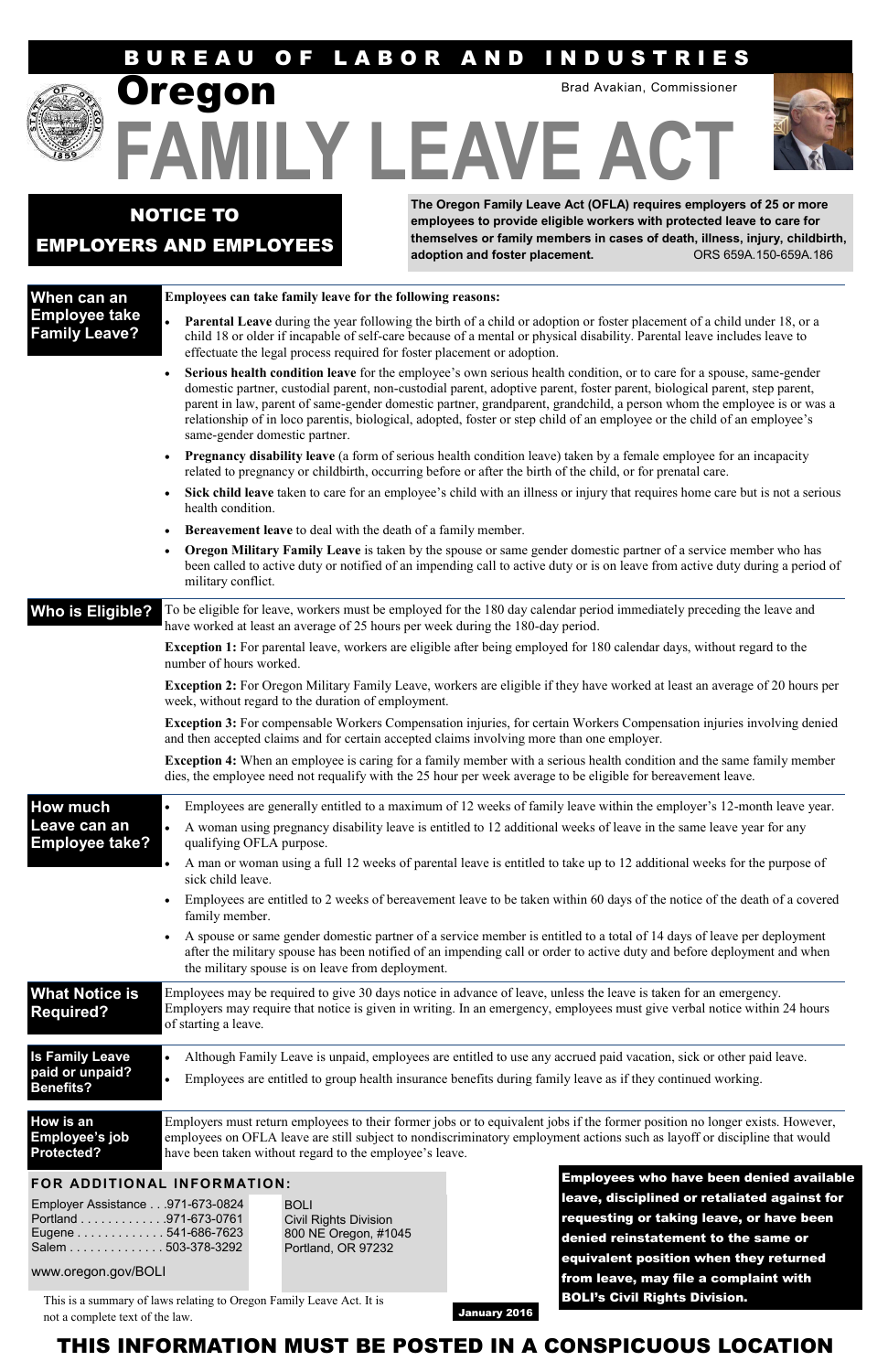| mountain rose herbs.                                                                                                                                                      |  |  |  |  |
|---------------------------------------------------------------------------------------------------------------------------------------------------------------------------|--|--|--|--|
| <b>APPLICATION FOR EMPLOYM</b><br>APPLICATIONS MUST BE ACCOMPANIED WITH A COVER LETTER AND A RESUME FOR<br>CONSIDERATION.                                                 |  |  |  |  |
|                                                                                                                                                                           |  |  |  |  |
| Have you ever worked for or applied to this company before?<br>Applied: [ ] Yes [ ] No Worked: [ ] Yes [ ] No                                                             |  |  |  |  |
|                                                                                                                                                                           |  |  |  |  |
|                                                                                                                                                                           |  |  |  |  |
|                                                                                                                                                                           |  |  |  |  |
|                                                                                                                                                                           |  |  |  |  |
| Are you employed now? [ ] Yes [ ] No<br>If so, may we inquire a reference of your present employer? [ ] Yes [ ] No                                                        |  |  |  |  |
| Why are you seeking employment with Mountain Rose Herbs?                                                                                                                  |  |  |  |  |
| On what date would you be available to start work?                                                                                                                        |  |  |  |  |
| Most positions are Full Time (40 hrs/wk). Are you able to work Full Time $\lceil$ // Part Time $\lceil$ ]                                                                 |  |  |  |  |
| Are you available to work a weekend shift as part of a regular set schedule? [] Yes [] No                                                                                 |  |  |  |  |
| Are you available to work a swing shift that may operate as late as midnight?   Yes [ ] No                                                                                |  |  |  |  |
| Do you have reliable transportation to our West Eugene facility? [ ] Yes [ ] No                                                                                           |  |  |  |  |
| Are you legally eligible to work in the United States?   Yes   No                                                                                                         |  |  |  |  |
| To comply with child labor minimum age requirements, please verify if you are over the age of 18.<br>$\lceil$   Yes $\lceil$   No                                         |  |  |  |  |
| Have you ever been involuntarily terminated or asked to resign from any position of employment?<br>$\lceil$   Yes $\lceil$   No<br>If yes, please describe circumstances: |  |  |  |  |
| Have you even been disciplined for attendance issues in a former position? [ ] Yes [ ] No                                                                                 |  |  |  |  |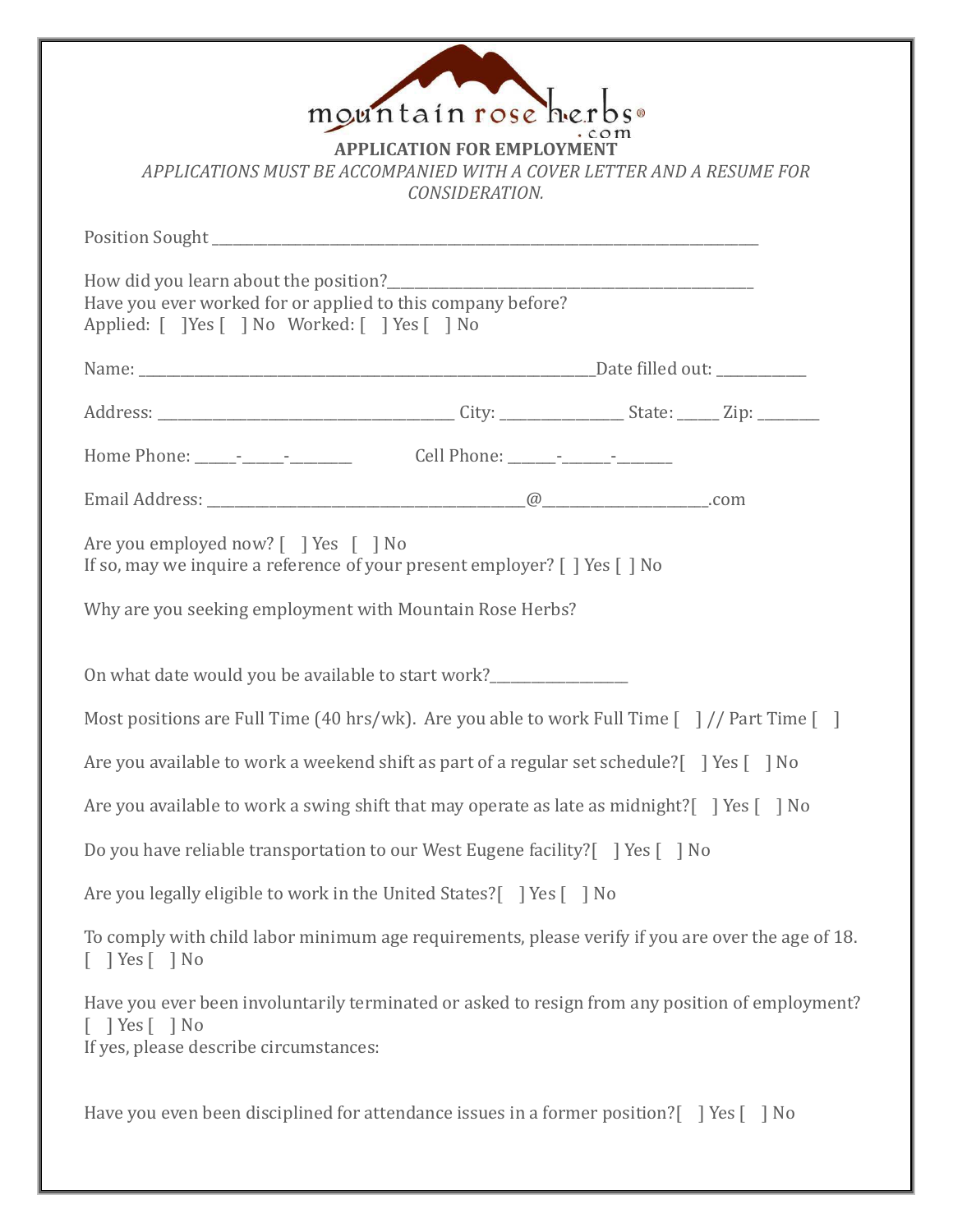| <b>School Name</b> | Location | Degree Received | Major |
|--------------------|----------|-----------------|-------|
|                    |          |                 |       |
|                    |          |                 |       |
|                    |          |                 |       |
|                    |          |                 |       |

Please explain your knowledge of natural products including herbs spices, teas, and essential oils:

What is your typing speed?

Have you ever performed data entry/10 key processing? [ ] Yes [ ] No

Have you ever taken product orders over the phone? [ ] Yes [ ] No

Can you lift up to 65 pounds either with or without accommodations? [ ] Yes [ ] No

Can you work in an environment containing herb dust and powders? [ ] Yes [ ] No

Other education, training, certifications, or licenses held:

List other pertinent information to the employment you are seeking:

| (Most Recent First.)                   |  |  |
|----------------------------------------|--|--|
|                                        |  |  |
|                                        |  |  |
| Dates Employed-Start: End:             |  |  |
|                                        |  |  |
| <b>Duties Performed</b>                |  |  |
| What did you like most about this job? |  |  |
|                                        |  |  |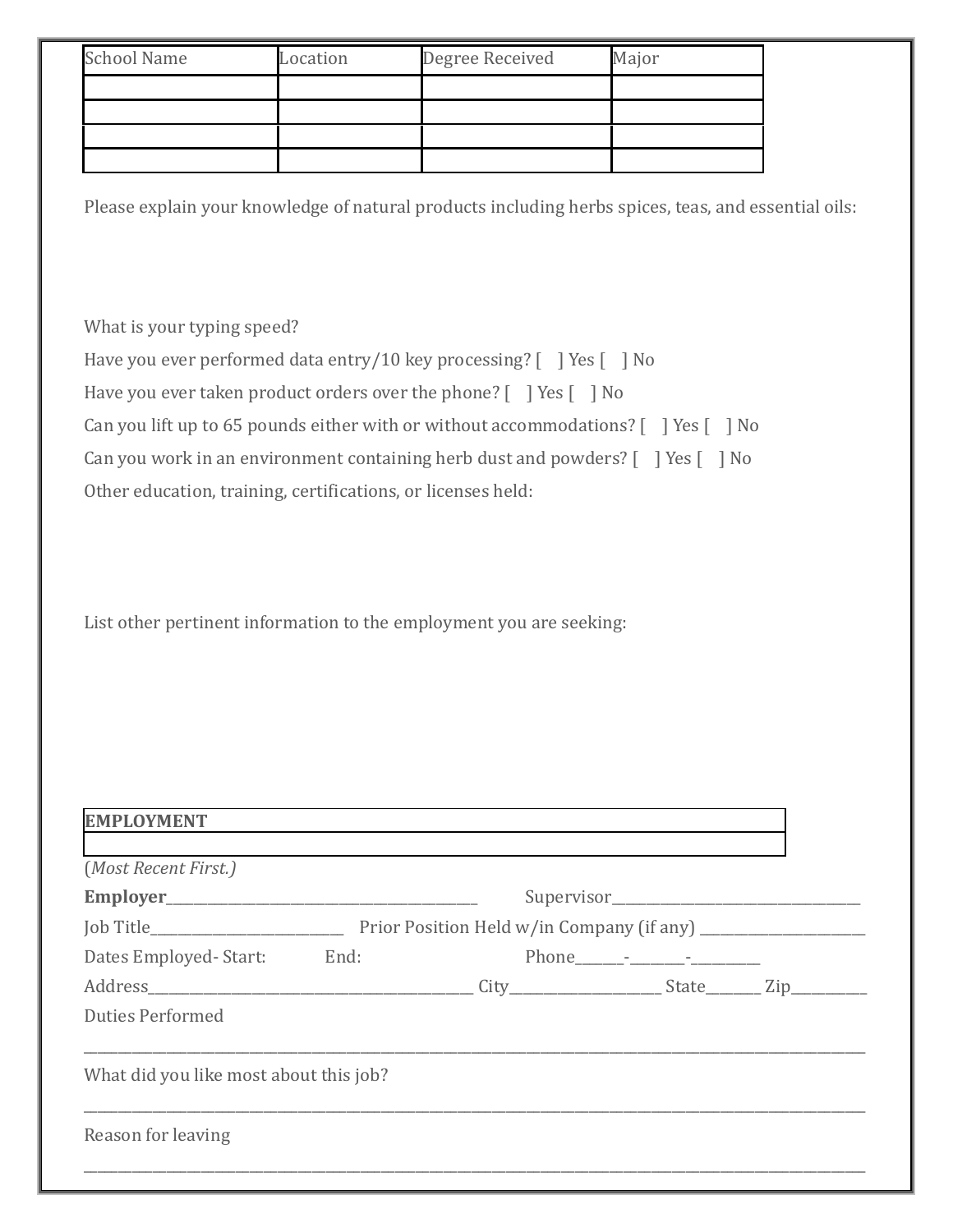| Dates Employed-Start: End:<br><b>Duties Performed</b><br>What did you like most about this job?<br>Reason for leaving<br>Dates Employed-Start: End:<br><b>Duties Performed</b><br>What did you like most about this job?<br>Reason for leaving<br>Dates Employed-Start: End:<br><b>Duties Performed</b><br>What did you like most about this job?<br>Reason for leaving |  |  |  |
|-------------------------------------------------------------------------------------------------------------------------------------------------------------------------------------------------------------------------------------------------------------------------------------------------------------------------------------------------------------------------|--|--|--|
|                                                                                                                                                                                                                                                                                                                                                                         |  |  |  |
|                                                                                                                                                                                                                                                                                                                                                                         |  |  |  |
|                                                                                                                                                                                                                                                                                                                                                                         |  |  |  |
|                                                                                                                                                                                                                                                                                                                                                                         |  |  |  |
|                                                                                                                                                                                                                                                                                                                                                                         |  |  |  |
|                                                                                                                                                                                                                                                                                                                                                                         |  |  |  |
|                                                                                                                                                                                                                                                                                                                                                                         |  |  |  |
|                                                                                                                                                                                                                                                                                                                                                                         |  |  |  |
|                                                                                                                                                                                                                                                                                                                                                                         |  |  |  |
|                                                                                                                                                                                                                                                                                                                                                                         |  |  |  |
|                                                                                                                                                                                                                                                                                                                                                                         |  |  |  |
|                                                                                                                                                                                                                                                                                                                                                                         |  |  |  |
|                                                                                                                                                                                                                                                                                                                                                                         |  |  |  |
|                                                                                                                                                                                                                                                                                                                                                                         |  |  |  |
|                                                                                                                                                                                                                                                                                                                                                                         |  |  |  |
|                                                                                                                                                                                                                                                                                                                                                                         |  |  |  |
|                                                                                                                                                                                                                                                                                                                                                                         |  |  |  |
|                                                                                                                                                                                                                                                                                                                                                                         |  |  |  |
|                                                                                                                                                                                                                                                                                                                                                                         |  |  |  |
|                                                                                                                                                                                                                                                                                                                                                                         |  |  |  |
|                                                                                                                                                                                                                                                                                                                                                                         |  |  |  |
|                                                                                                                                                                                                                                                                                                                                                                         |  |  |  |
|                                                                                                                                                                                                                                                                                                                                                                         |  |  |  |